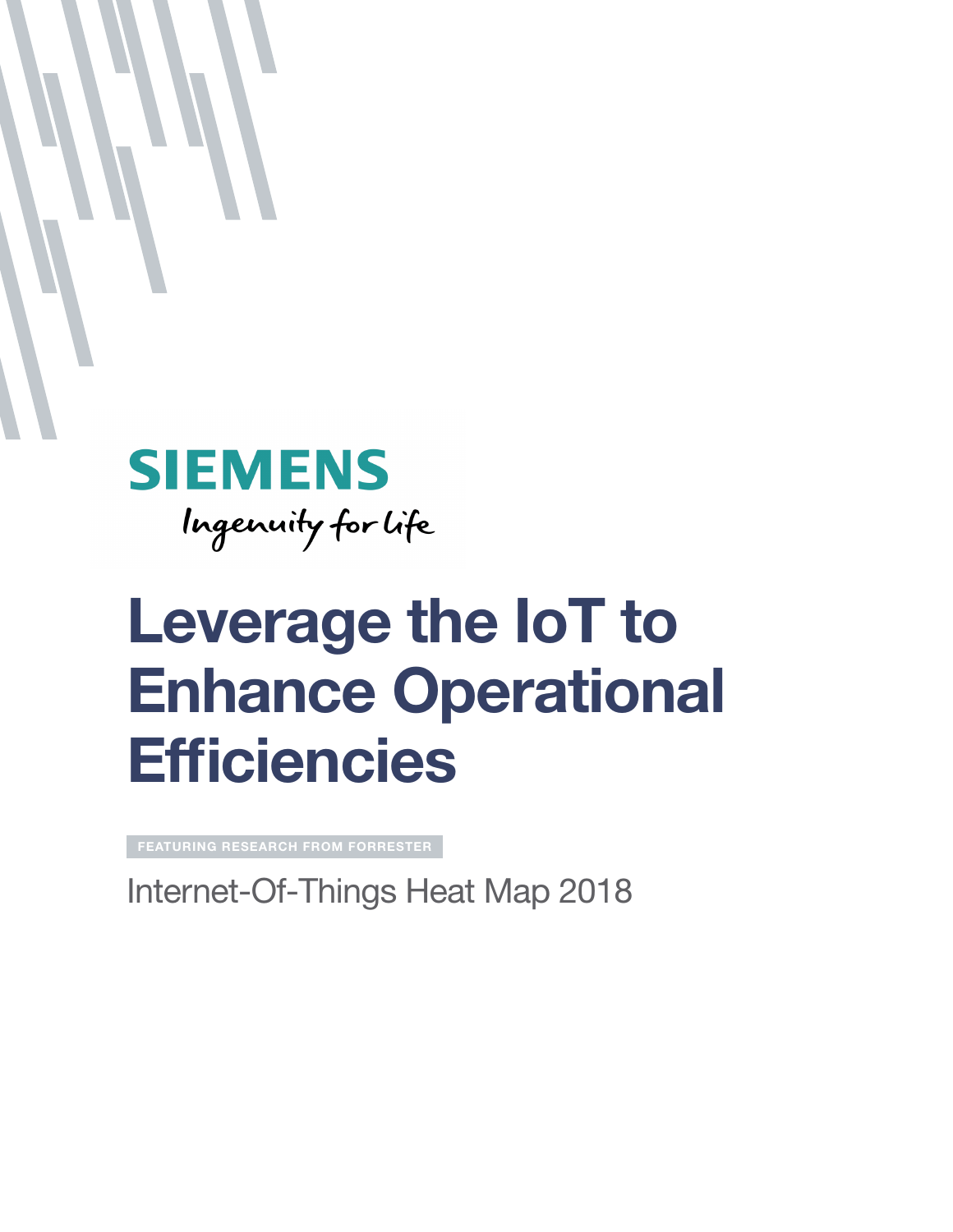

#### IOT - The next big thing in manufacturing and connected products

The Internet of Things (IoT) is changing how manufacturing operations are running on a global scale industry wide. Manufacturers need to utilize IoT data to "speak" to machines and plants to keep operations running smoothly. Connecting to the IoT and collecting data for analysis enables manufacturers to predict when maintenance will be needed and avoid unplanned downtime and extra costs. IoT data can also be analyzed on the Edge in real time for quicker resolution of issues before a major impact to operations occurs. Many operators have begun to implement digitalization strategies into their long term plans and an IoT strategy must be at the forefront of the plan to remain competitive, increase revenue and improve customer satisfaction. While many industries stand to gain from leveraging the IoT, primary manufacturing, high-tech production, industrial production, and retail and transportation have already achieved substantial value from IoT.

#### leverage an Open platform as a service to improve operations

#### **IN THIS DOCUMENT**

- 2 IOT The Next Big Thing In Manufacturing And Connected **Products**
- 3 Internet-Of-Things Heat Map 2018

21 About Siemens

The solution for these industries is to leverage an open platform as a service (PaaS) and connect enterprise systems and machines to the IoT. MindSphere is the cloud-based, open IoT operating system from Siemens that connects real things to the digital world, and enables industry applications and digital services to drive business success. The open PaaS of MindSphere provides a rich partner ecosystem to develop and deliver new applications.

#### ManufacturERS require rapid and flexible access to actionable results

Because solutions and assets for each industry and production environment will differ, out-of-thebox analytics and reporting may not always meet your or your customer's needs. Transforming IoT data into meaningful and actionable information for companies is not a one size- fits-all operation. Manufacturers will continue to have unique data sets, operational processes and business drivers that require rapid and flexible access to actionable results. When ready to connect the products that are being manufactured back into operational processes, MindSphere addresses the unique nature of manufacturing operations. By providing customizable options which enable companies to close the loop through product ideation, realization and utilization, MindSphere seamlessly integrates operational data throughout the value chain.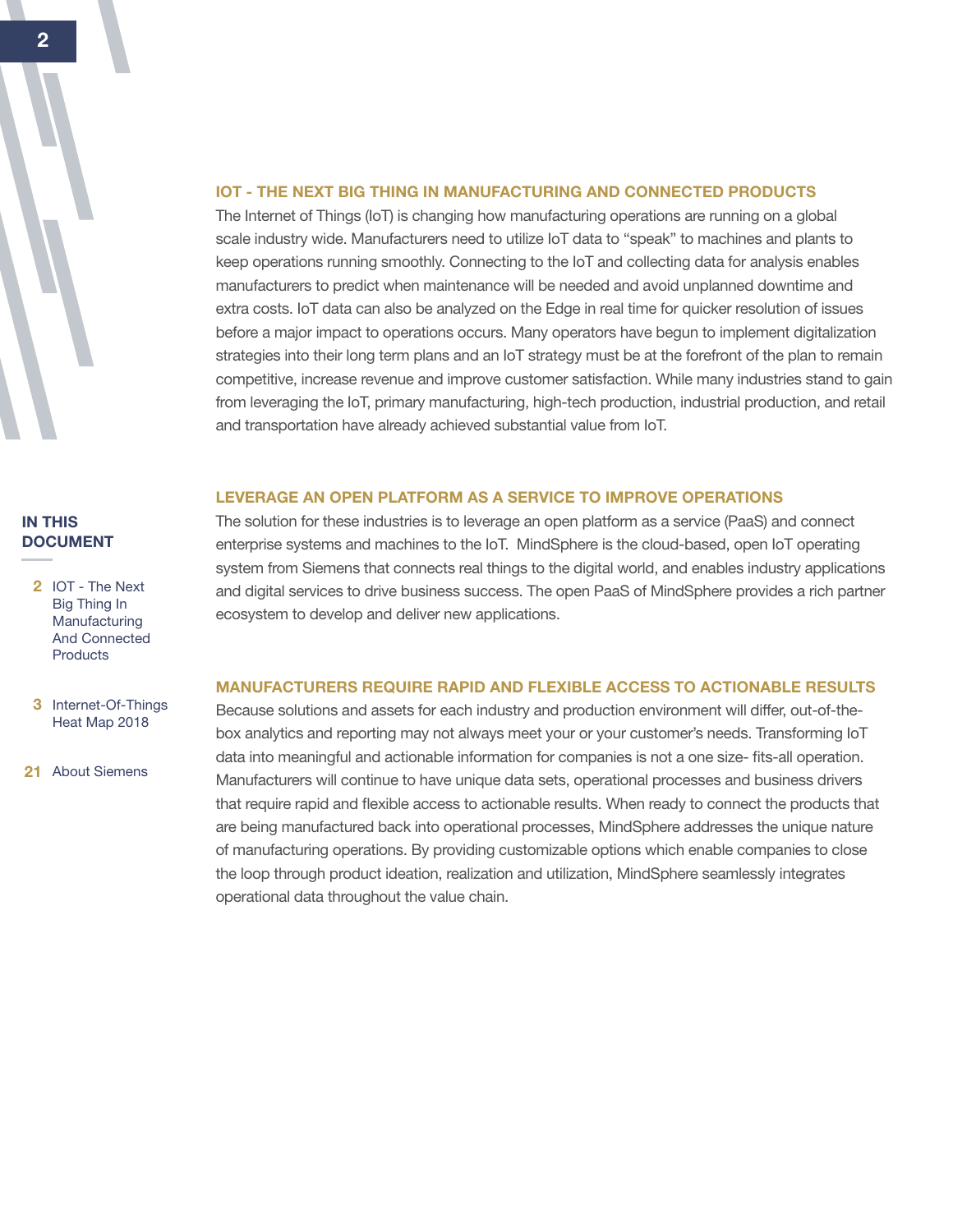# Internet-Of-Things Heat Map 2018

Prioritize IoT Use Cases Based On Value To Your Company Operations

by Michele Pelino and Frank E. Gillett April 23, 2018

## Why Read This Report

CIOs face a daunting, fragmented array of internet-of-things (IoT) solutions to enhance operational efficiencies and enable personalized customer experiences. IoT use cases like building management, security, and surveillance apply to many firms; other use cases enhance operational processes; and still others address specialized needs in industries such as healthcare or industrial manufacturing. This report helps you determine which use cases might be relevant to your organization and evaluate the impact they have on your company's strategic business priorities.

# Key Takeaways

#### Sorting Out Which IoT Use Cases Make Sense For Your Company Is Challenging

There's a wide variety of IoT use cases, with diverse business value propositions and a plethora of supporting technologies. To figure out how IoT applies to their companies, CIOs should assess their physical assets, some common industry use cases, the maturity of IoT solutions, and the potential business value.

#### Ensure That Relevant Stakeholders Participate In The IoT Use Case Evaluation Process

Business, technology, and operational stakeholders must participate in identifying your firm's IoT use case requirements, benefits, and deployment timelines to facilitate seamless deployment, scalability, and back-end solution integration.

#### Prioritize IoT Use Cases Based On Strategic Value And Impact On Customers

An array of functional IoT use cases can transform operational processes and differentiate customer experience. Evaluate the IoT use cases that are particularly relevant to your firm, based on their strategic value and impact on operational efficiencies.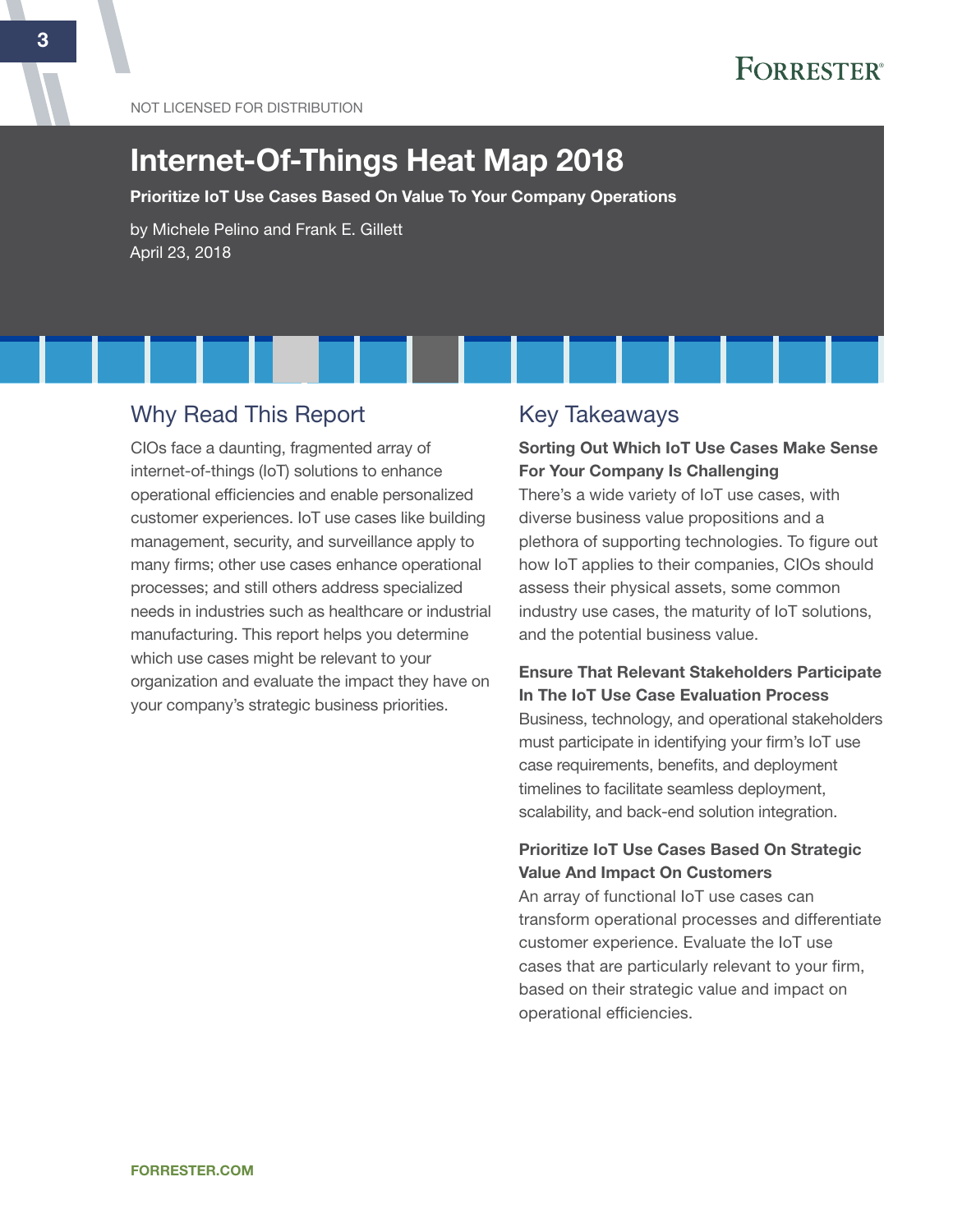## Internet-Of-Things Heat Map 2018

#### Prioritize IoT Use Cases Based On Value To Your Company Operations

by [Michele Pelino](http://www.forrester.com/go?objectid=BIO1179) and [Frank E. Gillett](http://www.forrester.com/go?objectid=BIO154) with [Christopher Voce](http://www.forrester.com/go?objectid=BIO381), Clare Garberg, and Diane Lynch April 23, 2018

## Table Of Contents

Choosing Valuable IoT Use Cases For Company Operations Is Hard

Four Key Dimensions Help Identify IoT-Enabled Operations Use Cases

The IoT Heat Map Highlights IoT Use Cases By Industry And Function

Horizontal IoT Use Cases Can Benefit Most Firms

Functional IoT Use Cases Create Value For Many Firms

Specialized IoT Use Cases Address Specific Situations At A Narrow Set Of Firms

#### **Recommendations**

Scan Operational Assets For Applicable And Valuable IoT Use Cases

Supplemental Material

## Related Research Documents

[Case Study: Use IoT To Transform Your Office](http://www.forrester.com/go?objectid=RES139898)  [Into A Smart Building](http://www.forrester.com/go?objectid=RES139898)

[Embrace Functional IoT Use Cases To Scale Your](http://www.forrester.com/go?objectid=RES121378)  [Digital Business](http://www.forrester.com/go?objectid=RES121378)

[Extend IoT Smart Building Solutions To Transform](http://www.forrester.com/go?objectid=RES132901)  [The Workplace](http://www.forrester.com/go?objectid=RES132901)

[I&O Leaders Must Deliver Foundational](http://www.forrester.com/go?objectid=RES124741)  [Technology And Processes For IoT Success](http://www.forrester.com/go?objectid=RES124741)

[Untangle Your IoT Strategies](http://www.forrester.com/go?objectid=RES121373)



Share reports with colleagues. [Enhance your membership with](https://go.forrester.com/research/research-share/?utm_source=forrester_com&utm_medium=banner&utm_content=featured&utm_campaign=research_share)  [Research Share.](https://go.forrester.com/research/research-share/?utm_source=forrester_com&utm_medium=banner&utm_content=featured&utm_campaign=research_share)

#### **FORRESTER®**

Forrester Research, Inc., 60 Acorn Park Drive, Cambridge, MA 02140 USA +1 617-613-6000 | Fax: +1 617-613-5000 | forrester.com

© 2018 Forrester Research, Inc. Opinions reflect judgment at the time and are subject to change. Forrester®, Technographics®, Forrester Wave, TechRadar, and Total Economic Impact are trademarks of Forrester Research, Inc. All other trademarks are the property of their respective companies. Unauthorized copying or distributing is a violation of copyright law. Citations@forrester.com or +1 866-367-7378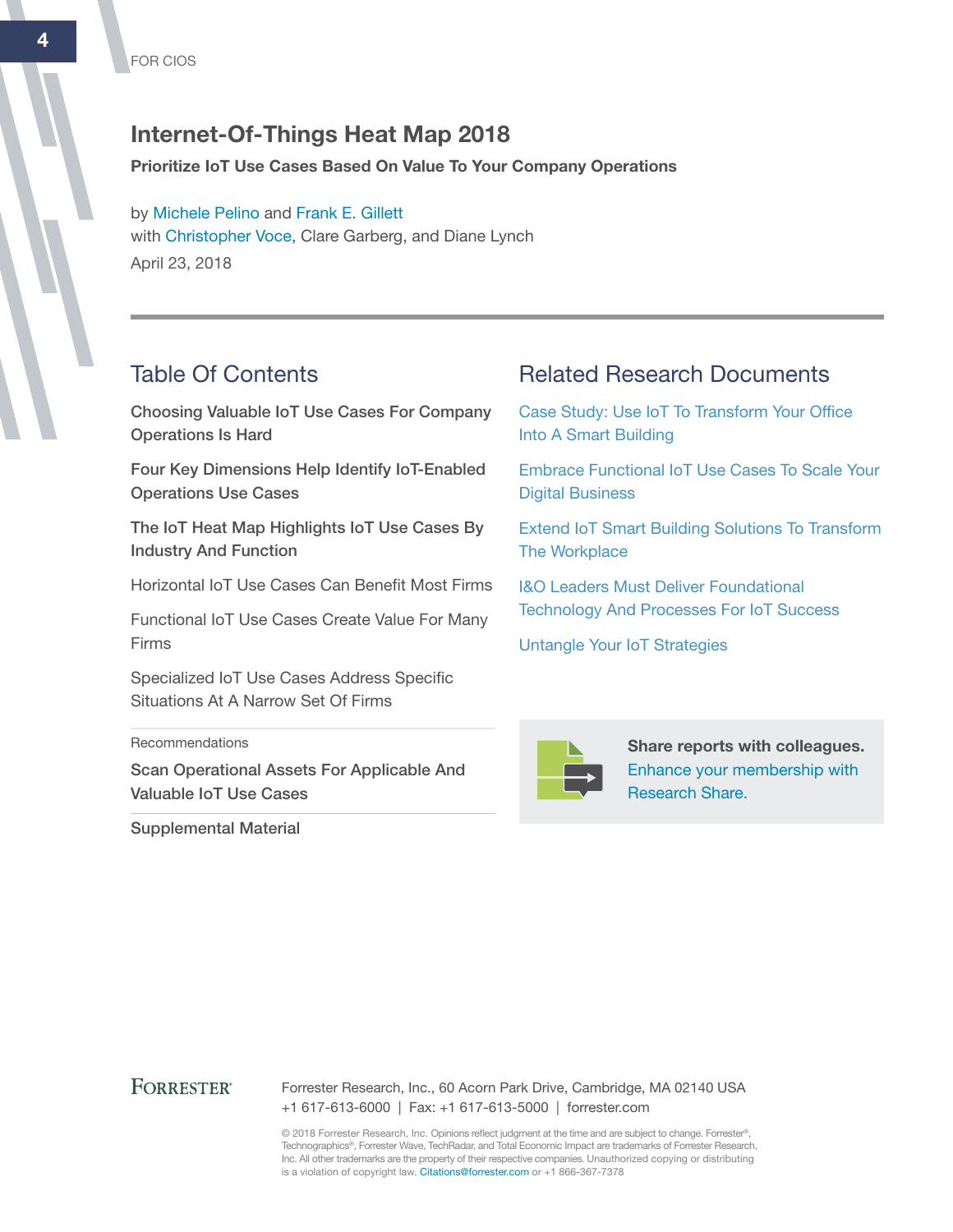# Choosing Valuable IoT Use Cases For Company Operations Is Hard

Digital leaders have three scenarios at their disposal to incorporate IoT into their business strategy: designing IoT into things, operating IoT-enabled business assets, and consuming third-party IoT insights.<sup>1</sup> This report focuses on the operations scenario for IoT to improve customer experiences with company operations or drive better operational efficiency and flexibility. More than 63% of global telecommunications decision makers employed at enterprises are implementing, expanding, or planning to implement IoT solutions across all major industry categories (see Figure 1).

In addition, there are significant differences in IoT deployment and implementation plans based on vertical market (see Figure 2). CIOs and CDOs face the daunting task of evaluating and prioritizing the diverse array of opportunities to implement IoT-enabled processes that help them transform their dayto-day operations. The task of identifying which IoT use cases to prioritize for improving operations is difficult because:

- › The business value of IoT can range from incremental to transformative. IoT solutions can help enterprises address a continuum of business benefits, such as enhancing operational processes, using resources more efficiently, or transforming customer relationships. In the utilities sector, Pacific Gas and Electric (PG&E) uses smart grid technology to analyze power usage data, monitor the power grid infrastructure, and proactively identify outages.<sup>2</sup> Customer benefits include safer, more sustainable, and more reliable energy services. In addition, customers can make more informed energy decisions. Disney transformed the experience of guests in its parks with MagicBand, a wearable device that guests use to navigate their theme park experience and speed access to rides, restaurants, and hotel rooms.<sup>3</sup>
- › Execs must assess widely applicable and very specialized IoT use cases to find value. Firms use IoT technologies to extend digital business into their daily operations and business processes by capturing detailed visibility into the physical world. Industrial manufacturers use sensor-enabled machinery to evaluate machine performance, detect issues, and inform field service personnel when they need to perform proactive maintenance to prevent industrial-line service interruptions. More specialized IoT use cases focus on transforming operations and business processes in specific sectors, such as using cold-chain monitoring of pharmaceuticals or sensor-enabled, remote patient monitoring in healthcare.
- › IoT solutions vary by technology diversity and ecosystem support requirements. A diverse array of sensors, networks, protocols, software technologies, and data formats enable IoT use cases. From the networking perspective, there are cellular 3G, 4G, and 5G solutions. In addition, LPWAN solutions complement cellular networks and are relevant for use cases in smart cities, which require lower speeds, smaller data volume, and long battery life. IoT gateways translate communications protocols from legacy devices, such as heating, ventilation, and air conditioning (HVAC) systems, that use BACnet or Modbus communication standards into a recognizable IP format.<sup>4</sup> An ecosystem of conventional, well-known vendors and new suppliers may assist with specific technical elements of IoT solution deployment.

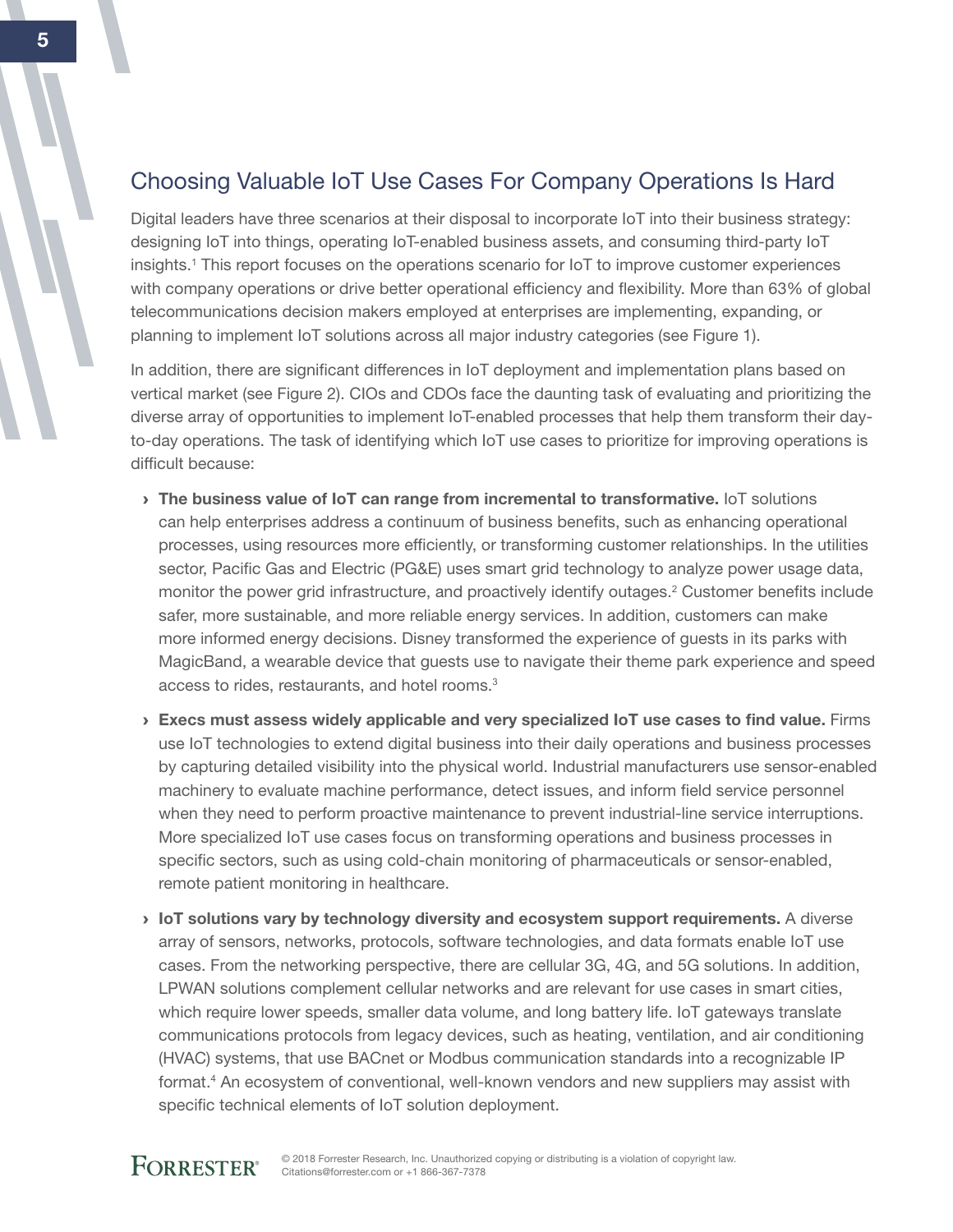› Company stakeholder spending and benefits don't align for IoT projects. IoT use cases often bridge many different business, technology organization, and operational stakeholders who are responsible for identifying use case requirements, expected benefits, and budgets to deploy IoT solutions. For example, manufacturing factory managers, plant operations executives, and facilities managers can all benefit from IoT solutions to lower costs, prevent downtime, and improve asset utilization. Tech organization and security executives must also participate in the IoT solution decision-making process early on to prevent problems related to security, network scalability, and back-end solution integration.

FIGURE 1 Almost Two-Thirds Of Decision Makers At Enterprises Use Or Plan To Use IoT Solutions



#### "What are your firm's plans to adopt IoT/M2M solutions or applications?"

Base: 3,138 (1,586 at enterprises; 1,552 at SMBs) global telecommunications decision makers (employed at firms of 20+ employees)

Source: Forrester Data Global Business Technographics® Networks And Telecommunications Survey, 2017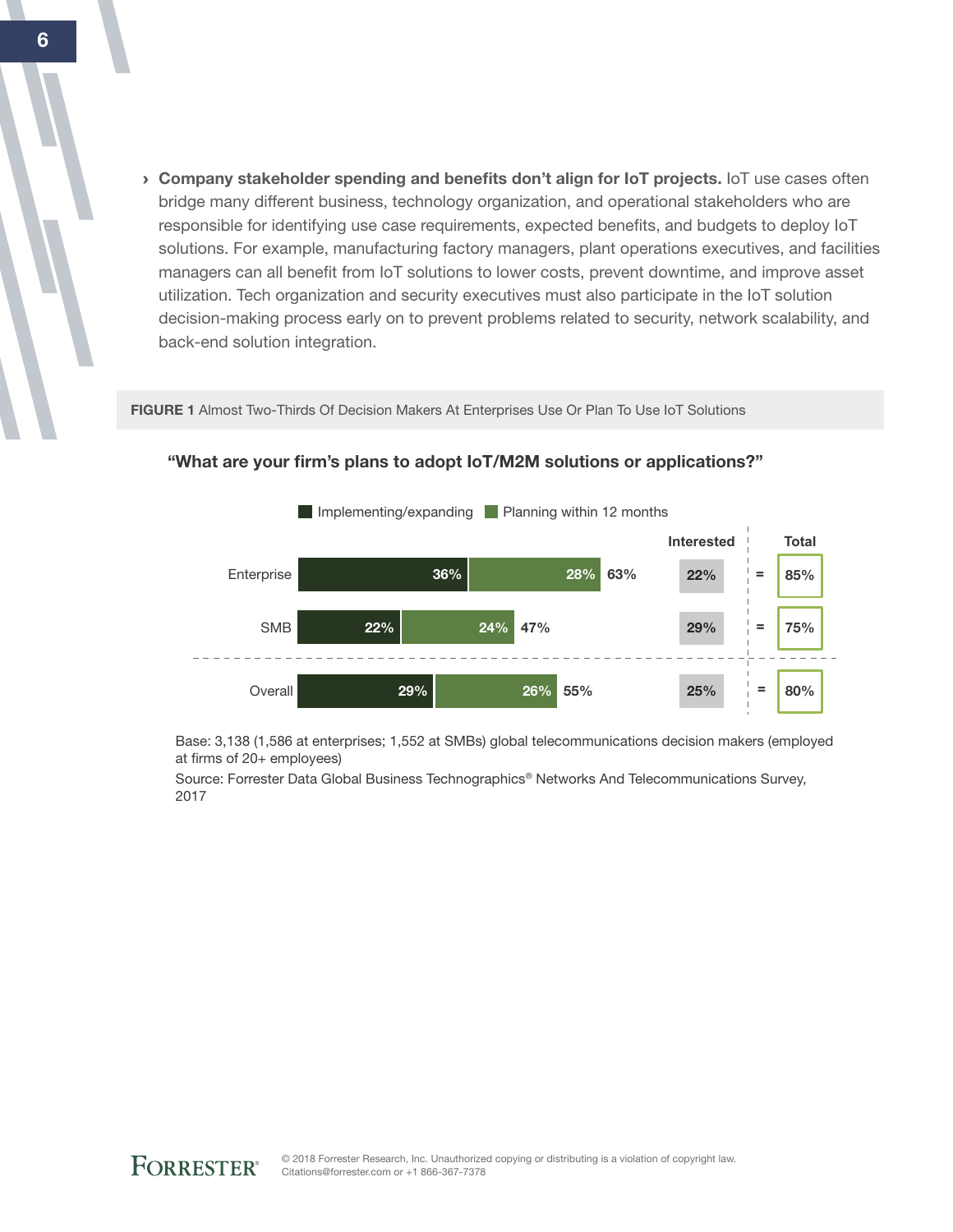FIGURE 2 All Major Industry Segments Are Using Or Planning To Use IoT Solutions

#### "What are your firm's plans to adopt IoT/M2M solutions or applications?"

|     | 22% | 45% |            | Industrial products                   |
|-----|-----|-----|------------|---------------------------------------|
|     | 21% | 44% |            | Pharmaceuticals and medical equipment |
|     | 23% | 44% |            | Consumer products                     |
| 25% |     | 43% |            | Insurance                             |
|     | 22% | 42% |            | Telecommunications                    |
|     | 26% | 39% |            | <b>Financial services</b>             |
| 33% |     | 39% |            | Chemicals                             |
| 31% |     | 38% |            | High-tech products                    |
|     | 28% | 37% |            | Professional services                 |
| 42% |     |     | 34%        | Wholesale                             |
| 42% |     |     | 33%        | Construction and engineering          |
|     | 31% |     | 33%        | Primary production                    |
|     | 29% |     | 33%        | Retail                                |
| 42% |     |     | 32%        | Oil and gas                           |
|     |     | 20% | 30%        | Education and social services         |
|     |     | 21% | 27%        | Media, entertainment, and leisure     |
|     | 41% |     | 23%        | Transportation                        |
|     |     |     | 21%<br>13% | Healthcare                            |
|     | 39% |     | 20%        | <b>Utilities</b>                      |
|     |     |     | 15%<br>19% | Government                            |
|     | 33% |     | 33%        | Other                                 |

**Implementing/expanding Planning within 12 months** 

Base: 19 to 263 global telecommunications decision makers (employed at enterprises of 1,000+ employees)

Source: Forrester Data Global Business Technographics® Networks And Telecommunications Survey, 2017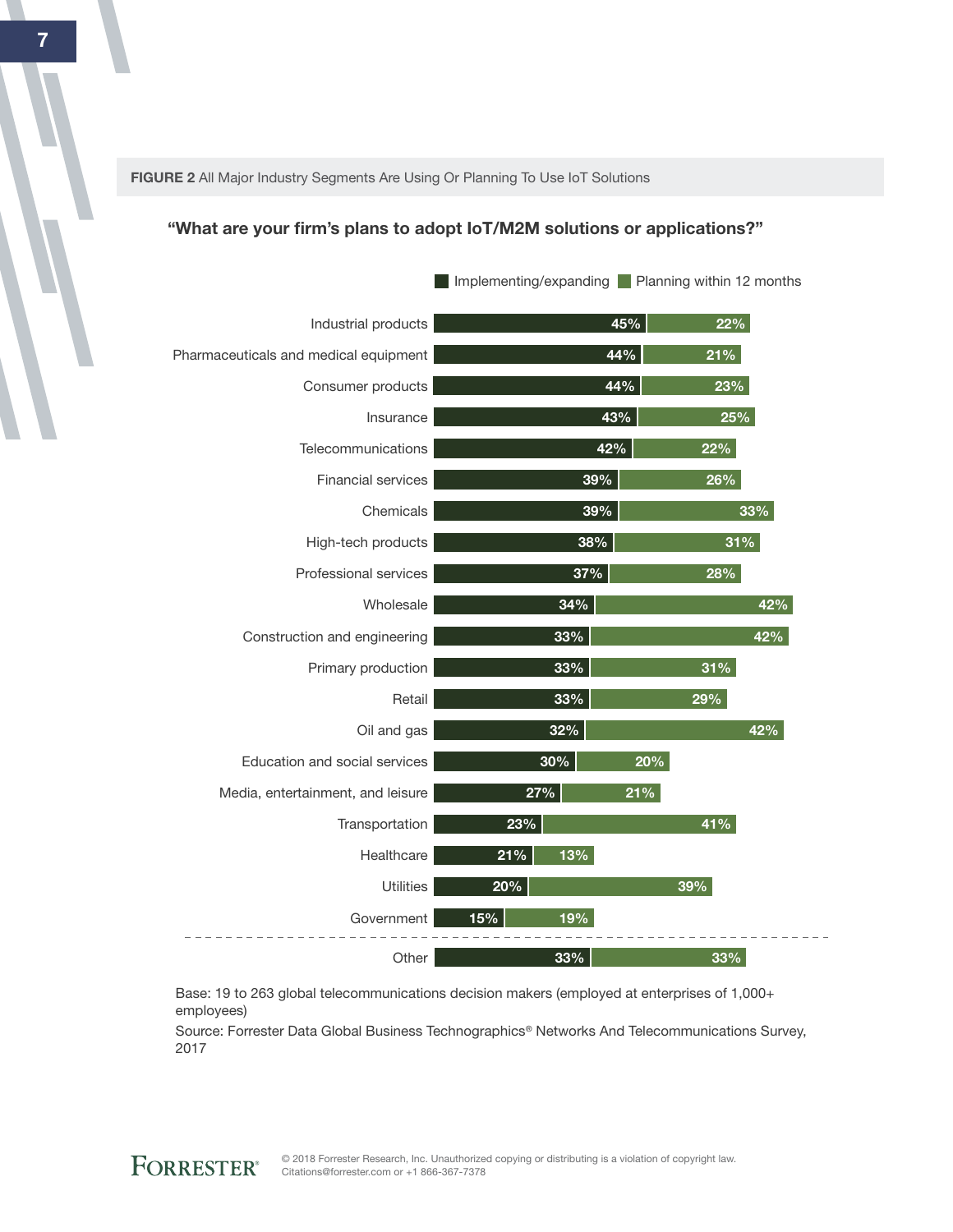# Four Key Dimensions Help Identify IoT-Enabled Operations Use Cases

All companies use assets to conduct their daily business operations. As enterprise operations incorporate the breadth and variety of IoT-enabled assets (e.g., machines, equipment, vehicles, lights, and buildings), firms must evaluate and prioritize the many different types of relevant IoT use cases to transform their operational processes. As a starting point, enterprise stakeholders should consider these elements in their evaluation process:

- > The physical-asset intensity of their industry. Many firms use IoT technologies to extend digital business deeply into their daily operations by getting detailed visibility into the physical world. The success of asset-intensive manufacturing, government, utilities, telecom, and transportation organizations depends on how efficiently and extensively they leverage their physical assets. An important driver of IoT solution deployment is the number and value of physical assets (e.g., cars, equipment, machinery, or land) and physical structures (e.g., buildings) within each industry sector. This doesn't include financial assets.
- › Relevant use cases that firms within their industry are deploying. Enterprise stakeholders often initially focus on identifying relevant IoT opportunities within their specific industry or vertical market. For example, healthcare providers frequently use IoT solutions to maintain and manage the status and operational performance of medical equipment. However, to truly understand momentum for IoT application and use case deployment, CIOs and their business stakeholder counterparts should also evaluate specific use cases that are relevant to their firm's specific strategic priorities and operational processes (see Figure 3).
- > The maturity of available IoT solutions. The enormous range of sensors, technologies, customer scenarios, and business cases supports an extremely fragmented and diverse array of IoT use cases, from programmable logic controllers (PLCs) on manufacturing lines to satellite-connected sensors on long-haul trucks. Evaluate the maturity and adoption for each IoT use case by using various sources of information, including data from Forrester's survey of global enterprise IoT use case adoption and our analysts' judgement, based on many hundreds of inquiry discussions with end user clients, vendors, and service providers across the IoT value chain.<sup>5</sup>
- > The business value to their company. Base the decision to deploy each IoT use case on the value and benefits the use case contributes to the strategic and operational priorities of your organization. Some IoT use cases have strategic impacts on customer relationships (e.g., intelligent customer services), while others focus on providing cost-efficient use of resources, such as energy management and security and surveillance. To determine the appropriate mix of IoT use cases and applications to pursue, IoT decision-making stakeholders must evaluate the strategic alignment and fit with corporate strategic priorities and initiatives.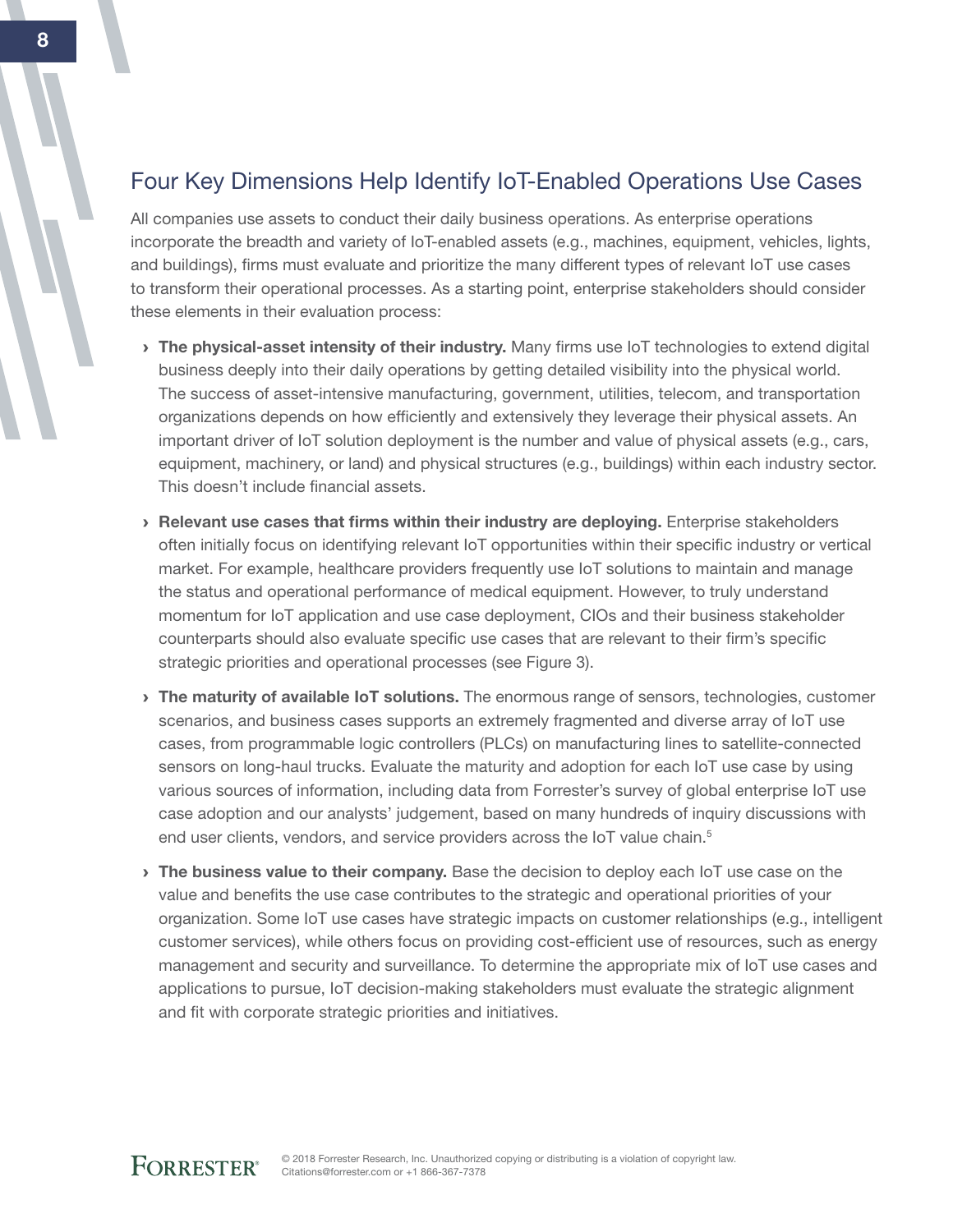FIGURE 3 Global Enterprise Decision Makers Embrace A Variety Of IoT Use Cases

#### "Which of the following IoT/M2M applications has your firm implemented/is your firm planning to implement?"



Base: 442 to 565 telecommunications decision makers whose firms are planning to or have adopted M2M/IoT solutions (1,000+ employees)

Note: Not all categories are shown.

Source: Forrester Data Global Business Technographics® Networks And Telecommunications Survey, 2017

# The IoT Heat Map Highlights IoT Use Cases By Industry And Function

An almost unlimited array of IoT applications can transform operational processes across many different markets (see Figure 4). To help CIOs evaluate IoT use case deployment opportunities relevant to their firms, we identified IoT use cases that may apply to many, some, or few organizations. Evaluate the applicability of each use case based on your firm's unique strategic business priorities and operational initiatives.

**FORRESTER®**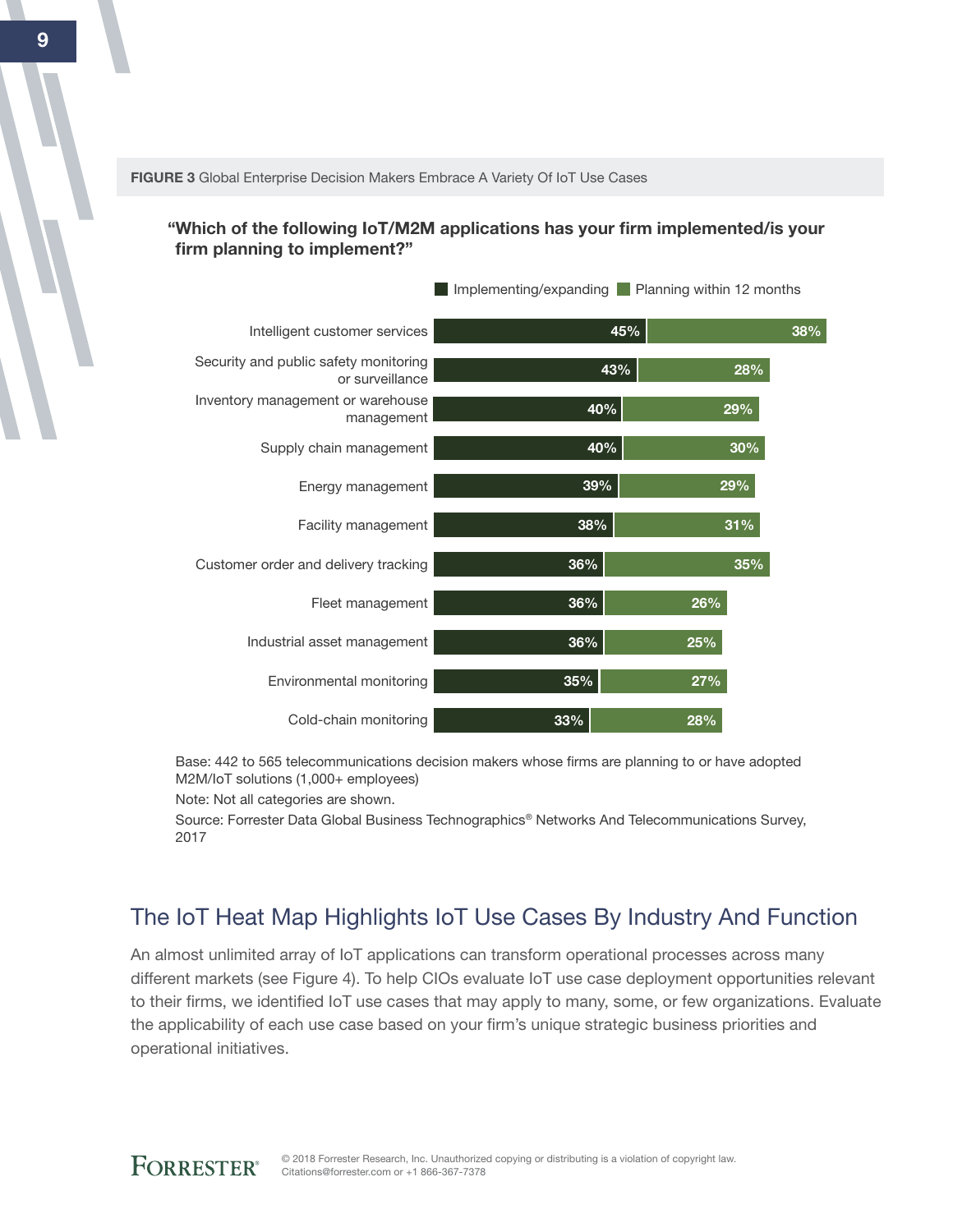FIGURE 4 Examples Of IoT Use Cases Across A Wide Array Of Verticals

| Use case                                                      | <b>Definition</b>                                                                                                                                                                                                  |  |  |
|---------------------------------------------------------------|--------------------------------------------------------------------------------------------------------------------------------------------------------------------------------------------------------------------|--|--|
| <b>Building and facility</b><br>management                    | Monitoring the design, construction, and operation of structures and<br>buildings, including lighting and HVAC systems                                                                                             |  |  |
| <b>Energy management</b>                                      | Monitoring, managing, and reporting usage of water, electricity, and<br>other energy resources                                                                                                                     |  |  |
| <b>Security and surveillance</b>                              | Security and public safety monitoring and surveillance                                                                                                                                                             |  |  |
| <b>Fleet management</b>                                       | Monitoring and managing the condition, location, and usage of vehicle<br>fleets (e.g., airplanes, taxis, buses, and trucks)                                                                                        |  |  |
| <b>Asset management</b>                                       | Monitoring and managing the location, condition, and usage of<br>equipment and machinery                                                                                                                           |  |  |
| <b>Predictive maintenance</b>                                 | Monitoring and managing equipment operation, wear, and status to<br>optimize maintenance for revenue and cost                                                                                                      |  |  |
| <b>Inventory and warehouse</b><br>management                  | Tracking inventory levels and managing warehouse operations                                                                                                                                                        |  |  |
| Supply chain management                                       | Managing supply chain relationships, including payment processing                                                                                                                                                  |  |  |
| <b>Environmental monitoring</b>                               | Monitoring indoor or outdoor air quality, carbon monoxide levels, and<br>pollution levels                                                                                                                          |  |  |
| <b>Track and trace</b>                                        | For smaller things such as tools and for high-value customer shipments,<br>tracking location, and condition                                                                                                        |  |  |
| <b>Customer order and</b><br>delivery tracking                | Enabling customer visibility into the status of orders and deliveries                                                                                                                                              |  |  |
| Intelligent customer<br>services                              | Providing customers with personalized experiences and services based<br>on dynamics such as their location, individual preferences, and<br>behaviors (e.g., retail store, hotel, airport, stadium, amusement park) |  |  |
| <b>Remote diagnostics and</b><br>monitoring of patient status | Providing the ability to monitor patients' vital signs and medical status<br>(e.g., blood pressure, heart rate, or glucose level)                                                                                  |  |  |
| <b>Hospital and clinic asset</b><br>management                | Tracking the location and status of medical devices, assets, and<br>equipment                                                                                                                                      |  |  |
| <b>Self-optimizing production</b>                             | Monitoring, managing, and automating complex, dynamic operations to<br>improve customer operations and delivery                                                                                                    |  |  |
| <b>Cold-chain monitoring</b>                                  | Monitoring and controlling conditions of perishable food, chemicals,<br>and other products when they're in storage or in transit (e.g.,<br>temperature and humidity)                                               |  |  |

FORRESTER®

 $\overline{\mathcal{L}}$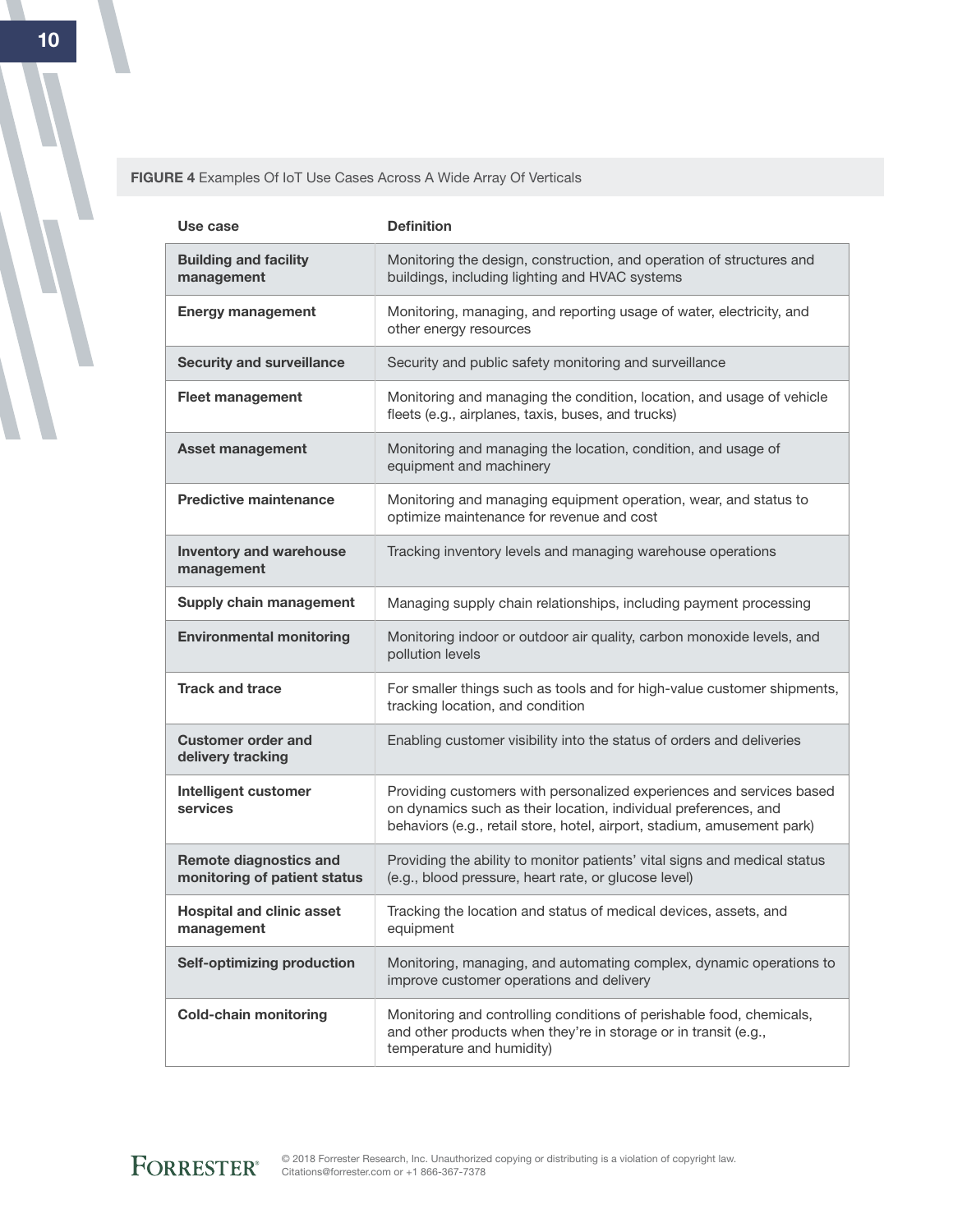#### Horizontal IoT Use Cases Can Benefit Most Firms

These use cases are broadly applicable and offer incremental value but generally don't provide a strategic advantage (see Figure 5):

- **› Building and facility management.** Many firms operate or manage office buildings, manufacturing plants, or retail sites using smart building solutions.<sup>6</sup> Intel installed 9,000 sensors throughout its 10-story, 630,000-square-foot office in Bangalore, India to collect temperature, lighting, humidity, electrical usage, and occupancy data.<sup>7</sup> loT gateways translate the myriad communication protocols from the sensors and enable multiple building systems to communicate with cloudbased applications. For some, smart building solutions are more strategic and support new topline growth opportunities, including differentiating the building environment for tenants and workers, enhancing worker productivity, creating a healthier and safer work environment, and enhancing visitor experience.
- **Energy management.** Energy management solutions, often incorporated into building management systems (BMSes), help organizations achieve efficiency goals. Utilities firms deploy these solutions to enable new outage management services and enhanced distribution system monitoring. Lake Land College in Illinois uses Schneider Electric's EcoStruxure BMS to manage HVAC systems in 15 buildings, as well as geothermal heat pumps, photoelectric displays, windmills, and chilled beams for cooling systems.<sup>8</sup> Lake Land reduced CO2 emissions by 400 tons per year and saves over \$100,000 annually in utility costs. Energy management solutions are more strategic in multibuilding environments, including government and education facilities, commercial offices, retail stores, and banks.
- › Security and surveillance. IoT use cases to support physical security include devices such as card readers, door locks, and cameras as well as card personalization software and analytics.<sup>9</sup> Many organizations lack global standards across their physical locations, which can interfere with the experience of employees visiting different office locations (e.g., requiring them to carry multiple badges). Multiple security systems increase administrative and deployment costs and limit the ability to obtain a consolidated view of physical security across the organization. IoT-enabled physical security and surveillance systems are relevant to government, retail, healthcare, and manufacturing firms as well as companies where employees work in physical office buildings. In some cases, these use cases do have strategic relevance.

 $\overline{a}$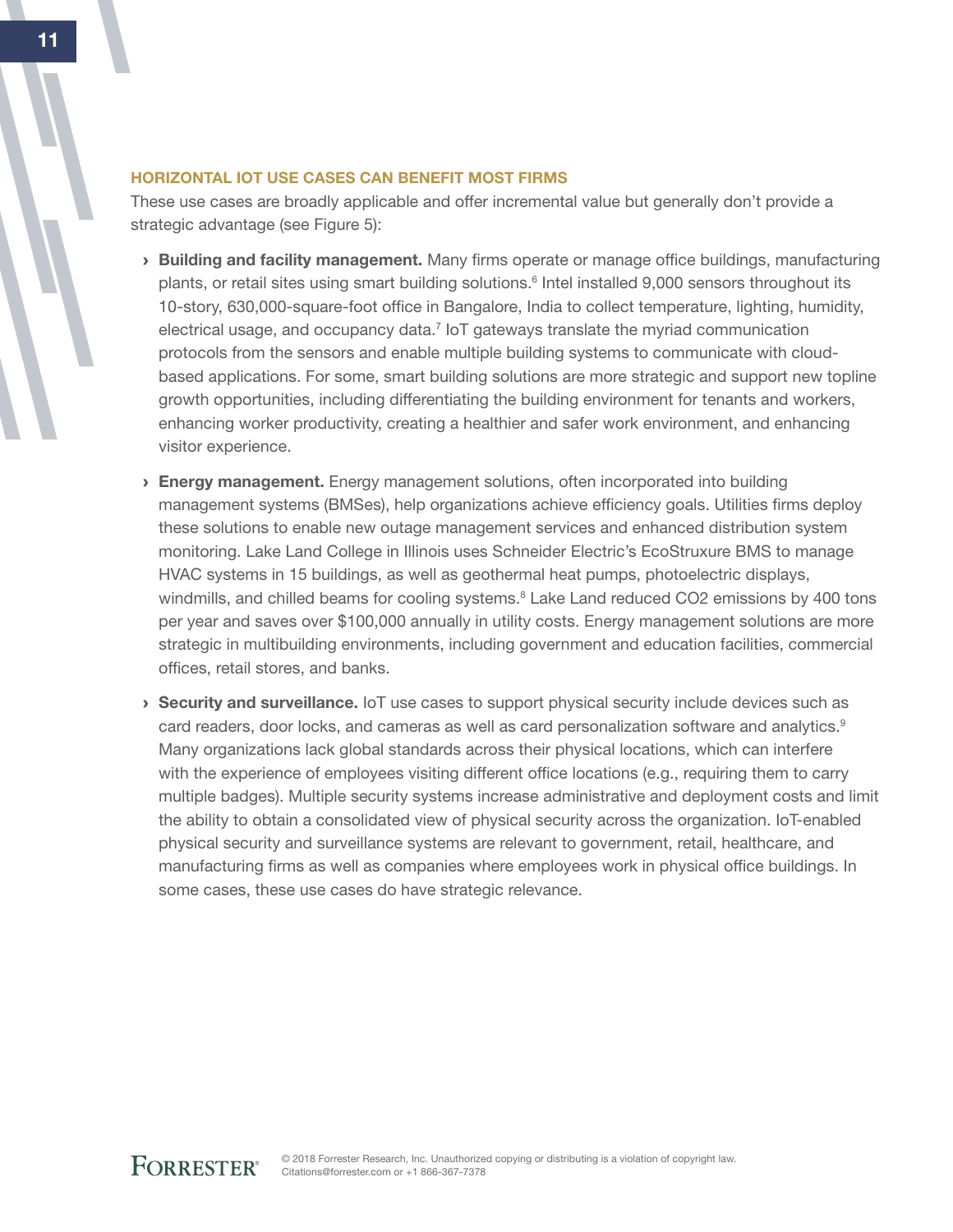

#### FIGURE 5 Broadly Applicable IoT Use Cases Apply To Many Firms

#### Functional IoT Use Cases Create Value For Many Firms

Use cases for specific operational processes boost efficiency and sometimes provide significant value, though they don't have universal appeal due to the nature of certain businesses. IoT use cases often transform operational processes commonly used across multiple markets or environments. Examples of common processes include inventory and supply chain management, used in industrial and manufacturing, retail, and healthcare sectors (see Figure 6):

- **> Fleet management.** Fleet managers use telematics solutions to monitor and manage vehicle performance, including engine diagnostics, speed, acceleration, coolant temperature, and brake wear. Navistar, a commercial truck manufacturer, reduced maintenance costs and vehicle downtime by up to 40%.<sup>10</sup> Navistar's OnCommand Connection platform on Cloudera Enterprise centralizes geolocation data and insight from 24 telematics service providers to provide real-time visibility into information on more than 350,000 trucks. Fleet owners can monitor truck health and performance from smartphones or tablets, prioritize needed repairs, and identify the nearest dealer to address maintenance issues. Fleet management solutions are particularly relevant in the transportation, utilities, and telecommunications industries.
- › Asset performance management and predictive maintenance. Asset management solutions use IoT to detect status and automate work allocation to increase utilization and speed work.<sup>11</sup> In addition, many companies use machinery and equipment to run operational processes that create and deliver value. Each of these assets requires routine monitoring and scheduled maintenance.

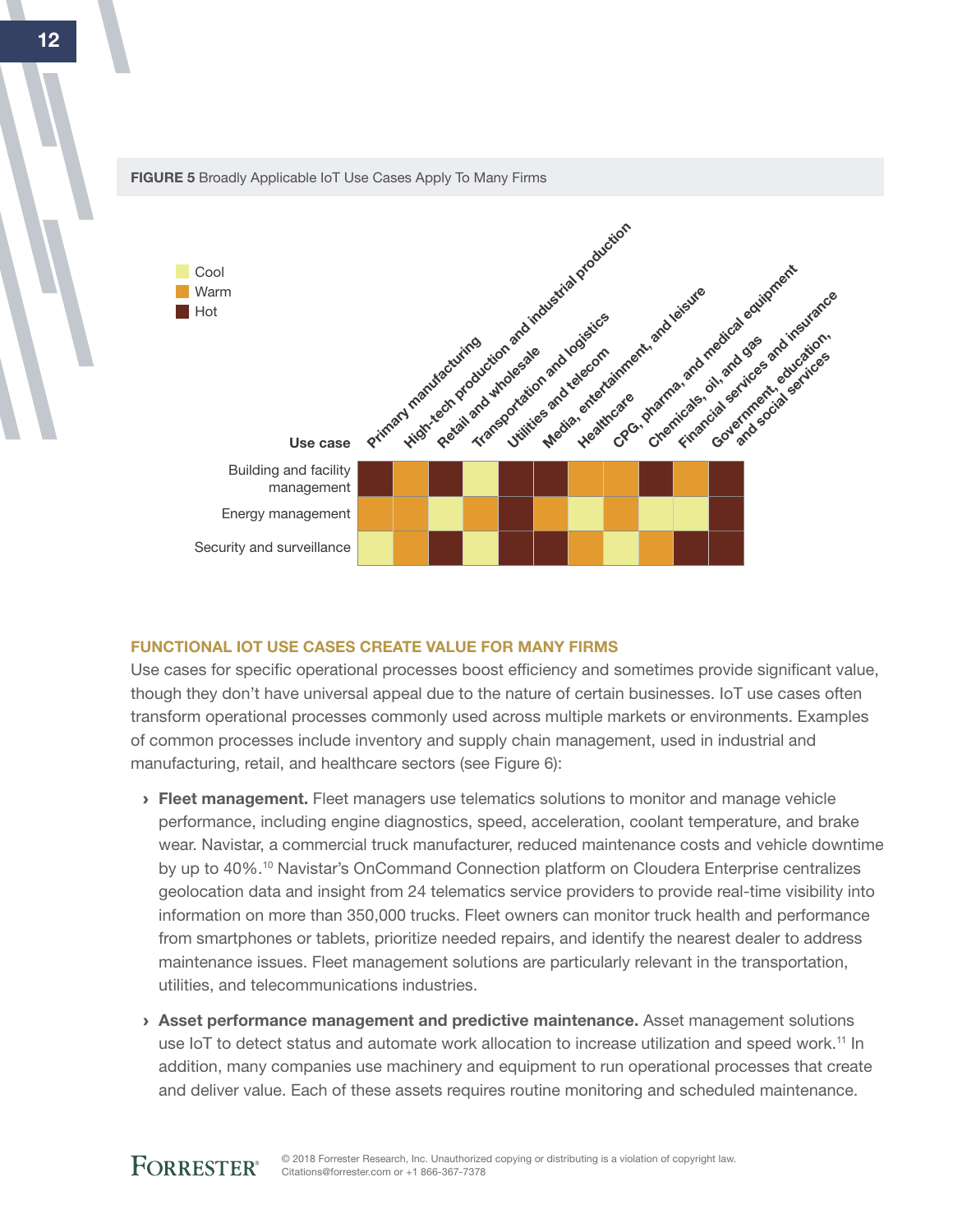

IoT solutions for predictive maintenance enable close awareness of actual conditions, allowing firms to accelerate or defer maintenance based on minimizing expenses and improving operational efficiencies. Konecranes, a Finnish manufacturer of cranes and heavy lifting equipment, uses sensors to gauge the condition of its equipment and reports back so an engineer can service it immediately.12 These solutions are particularly relevant in the manufacturing; production; and chemical, oil and gas sectors.

- › Inventory, warehouse, and supply chain management. A growing set of IoT solutions manage supplies and inventory within warehouses and across a company's operations. There's also an expanded version of this use case that integrates across the supply chain, linking partners in the ecosystem to orchestrate multiple stakeholders and better serve customers. Denimwall, owner of multiple G-STAR RAW franchise stores in the US, attached RFID tags to inventory items and installed RFID overhead readers onsite.13 This solution makes it easier to locate inventory deliveries, increases accuracy of in-store inventory items, reduces the amount of time that sales associates spend searching for styles or sizes requested by customers, and helps address loss prevention. The retail, wholesale, manufacturing, and production sectors benefit from these inventory management and supply chain management solutions.
- › Environmental monitoring. IoT-enabled environmental monitoring solutions analyze elements ranging from air pollutants to noise. The Athens International Airport worked with Ex Machina and Libelium to deploy a solution that monitors and analyzes air quality, noise levels, temperature, humidity, atmospheric pressure, ozone levels, and particulate matter.<sup>14</sup> General packet radio service (GPRS) and LoRa WAN communication modules continuously stream captured data to the cloud and support bulk data uploads and OTA firmware upgrades. This solution enabled the Athens International Airport to achieve carbon-neutral status in 2017. Environmental monitoring helps firms in the manufacturing, oil, chemicals and gas, and pharmaceutical sectors address regulatory and compliance requirements.
- > Track-and-trace and customer order and delivery tracking. Track-and-trace solutions enable firms to use embedded or add-on trackers on assets, products, and shipments to determine location and context. Often, these solutions can provide customer order and delivery-tracking capabilities as well. ParceLive is a postcard-sized device inserted into a parcel at the point of distribution that allows users to access location, condition, and security of their shipments in real time.<sup>15</sup> Data transmits every hour unless there's an event (e.g., someone drops or opens the parcel, or it exceeds a temperature limit), in which case an alert goes out. These delivery-tracking solutions have wide applicability in the retail, wholesale transportation, and logistics sectors.
- › Intelligent customer services. Firms use IoT-enabled intelligent services to personalize interactions with customers throughout the evaluation, consideration, and purchasing-decision process. For example, retailers offer personalized shopping experiences; identify the physical areas where consumers show the highest propensity to buy; and improve customer engagement by deploying intelligent technologies, including self-service kiosks, intelligent POS systems, digital



© 2018 Forrester Research, Inc. Unauthorized copying or distributing is a violation of copyright law. Citations@forrester.com or +1 866-367-7378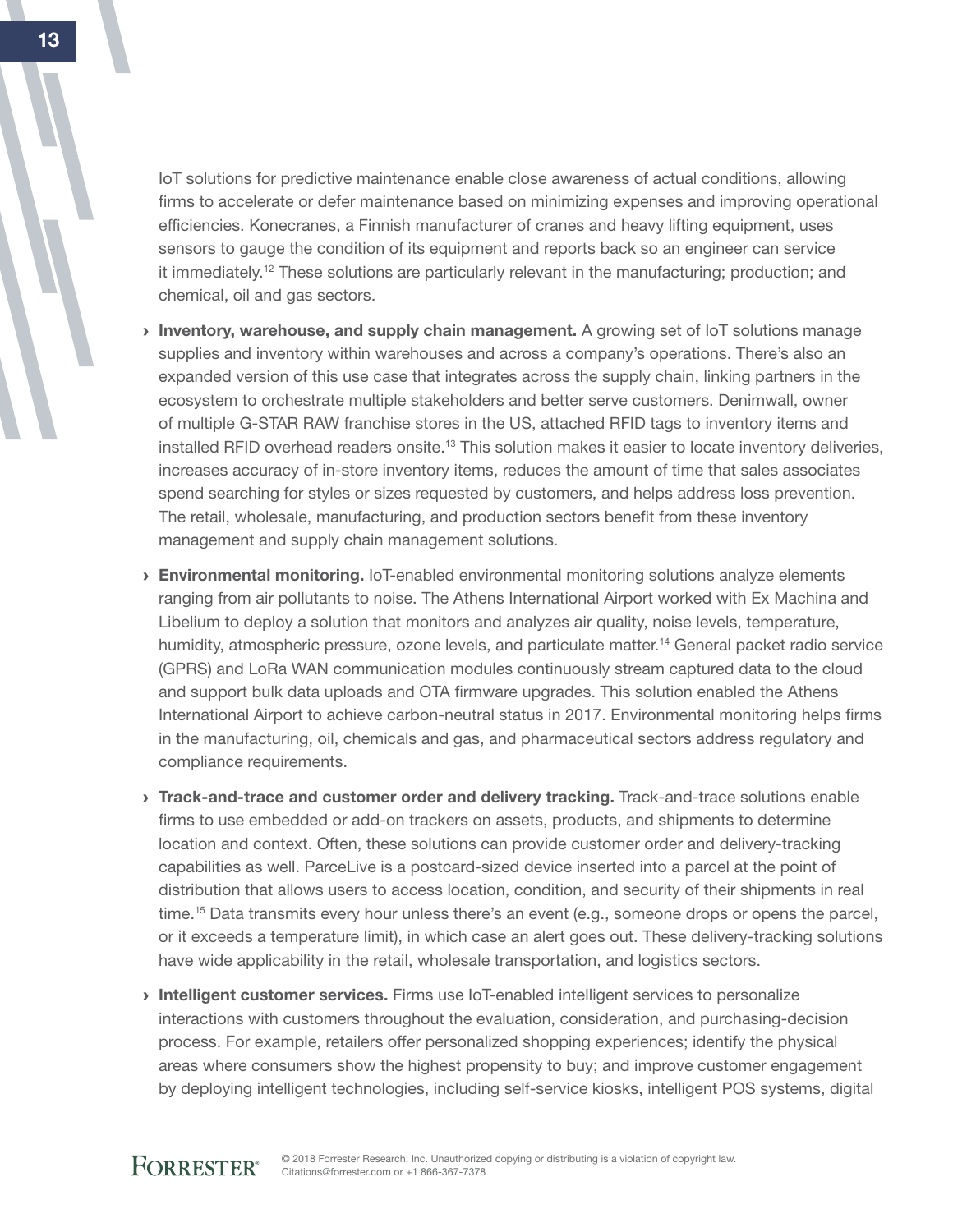signage, and intelligent video analysis. The data collected from intelligent devices empowers retailers to proactively engage their customers and implement operational processes such as dynamic pricing to increase sales and customer satisfaction. IoT-enabled interactive intelligent services are relevant in retail stores, hospitality, public services, and industrial services.





 $\overline{a}$ 

**FORRESTER®** 

© 2018 Forrester Research, Inc. Unauthorized copying or distributing is a violation of copyright law. Citations@forrester.com or +1 866-367-7378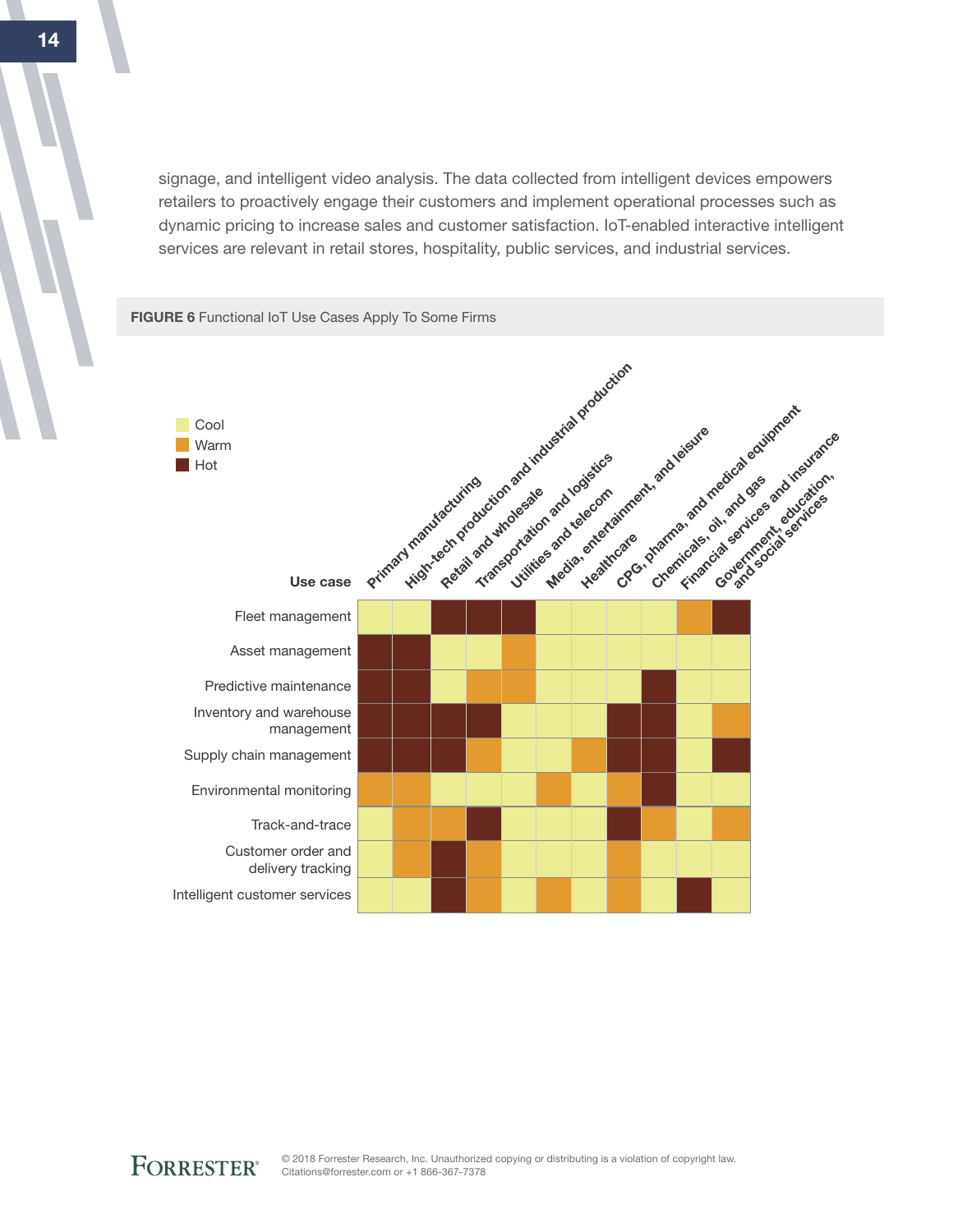#### Specialized IoT Use Cases Address Specific Situations At A Narrow Set Of Firms

These narrow or vertical-specific use cases solve specific problems that apply to a few firms. The heterogeneity and diversity of the IoT use case landscape provides enterprise stakeholders in every vertical market with opportunities to differentiate operations, processes, and customer experiences. Here are a few examples of specialized IoT use cases that address requirements of firms in specific sectors (see Figure 7):

- › Remote diagnostics and monitoring of patient status in healthcare. Medical device and pharmaceutical companies, including Bayer and Philips Healthcare, are building the IoT into their products to enable virtual compliance and provide differentiated patient care.16 Leiden University Medical Center in the Netherlands worked with Zebra Technologies to develop a wearable-enabled IoT monitoring system to track patient status and the amount of time it takes for cardiac arrest patients to receive a balloon angioplasty treatment.17 The solution helps the hospital improve its door-to-balloon (DTB) rate, ensure that patients are treated as quickly as possible, and maximize their chances of survival and recovery.
- › Hospital and clinic asset management in healthcare. Many hospitals and healthcare facilities face challenges because nurses and healthcare professionals spend extensive amounts of time searching for movable medical equipment, often causing staff members to hoard equipment once they locate it. Mission Hospital, a two-campus, 550-plus bed facility in Southern California, uses CenTrak's active RFID system to track the location and maintenance status of its moveable medical equipment.<sup>18</sup> Staff can access real-time reports on the location of equipment and ensure that no one loses or steals valuable assets. Deployment of this solution resulted in annual savings of \$150,000 to \$200,000 due to the reduced rate of lost or stolen devices.
- › Self-optimizing production in manufacturing. Executives that implement IoT use cases for manufacturing lines seek better visibility and control over operations. This can enable them to change over production runs faster, detect and prevent emerging problems, and automate production of highly customized products. Lockheed Martin Aeronautics licensed Ubisense SmartSpace for its F-35 program at Fort Worth, Texas, to improve manufacturing efficiency.<sup>19</sup> By identifying the precise location of tagged assets and knowing where the assets need to be at specific points in the future, SmartSpace enables manufacturers to proactively stage and schedule assets to help meet critical production milestones.
- › Cold-chain monitoring in foods and pharmaceuticals. Pharmaceutical companies must track the temperature and condition of certain types of medications to ensure effectiveness for patients. New regulations in the US have dramatically expanded the list of medications and products that require temperature-controlled packaging and storage requirements.<sup>20</sup> The cold-chain distribution process often involves multiple storage and transit locations, including airports and docks, and a variety of transport, including ships, aircraft, and trucks. Cold-chain monitoring solutions often include GPS location capabilities and sensors to monitor temperature, tilt, vibration, shock, and pressure of shipments throughout the supply chain. These cold-chain use cases are also relevant for supermarkets, convenience stores, and transportation firms.

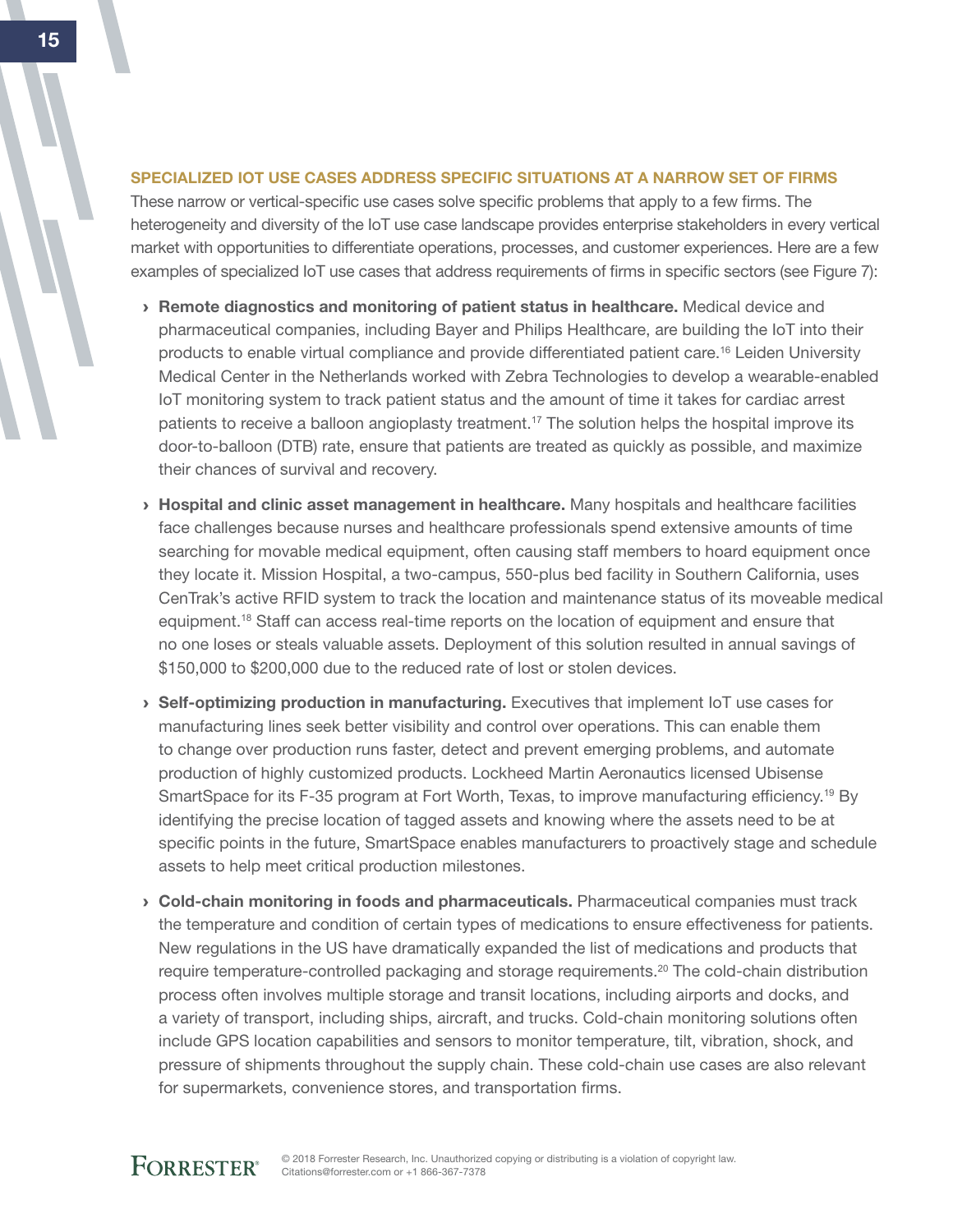

#### FIGURE 7 Specialized IoT Use Cases Apply To A Few Firms

#### Recommendations

## Scan Operational Assets For Applicable And Valuable IoT Use Cases

Figuring out where and how to use IoT across company operations seems complex, but a few simple guidelines can help digital leaders evaluate their options for best business value. The main insight is to focus on how the broad set of IoT use cases applies to your company rather than just on the narrow set of vertical IoT solutions for your industry. CIOs should help their companies:

- › Inventory assets to identify which of seven IoT asset types the company has. There are seven types of IoT-enabled assets — wearables and personal tools; experience spaces; building environments; equipment and machinery; assets for customer use; built infrastructure; and landscapes  $-$  but few companies have all seven types.<sup>21</sup> While almost all companies will have building environments for offices and operations spaces, fewer will also have their employees use personal tools and wearables, a specialized use case.
- > Prioritize strategic value over incremental benefits. Many examples of using IoT to improve operations use a business case built on cost savings, such as saving 10% on energy consumption or maintenance costs. But businesses often overlook the potential for IoT to enable better customer experience from operations, such as higher service levels; personalized service; or

**FORRESTER®**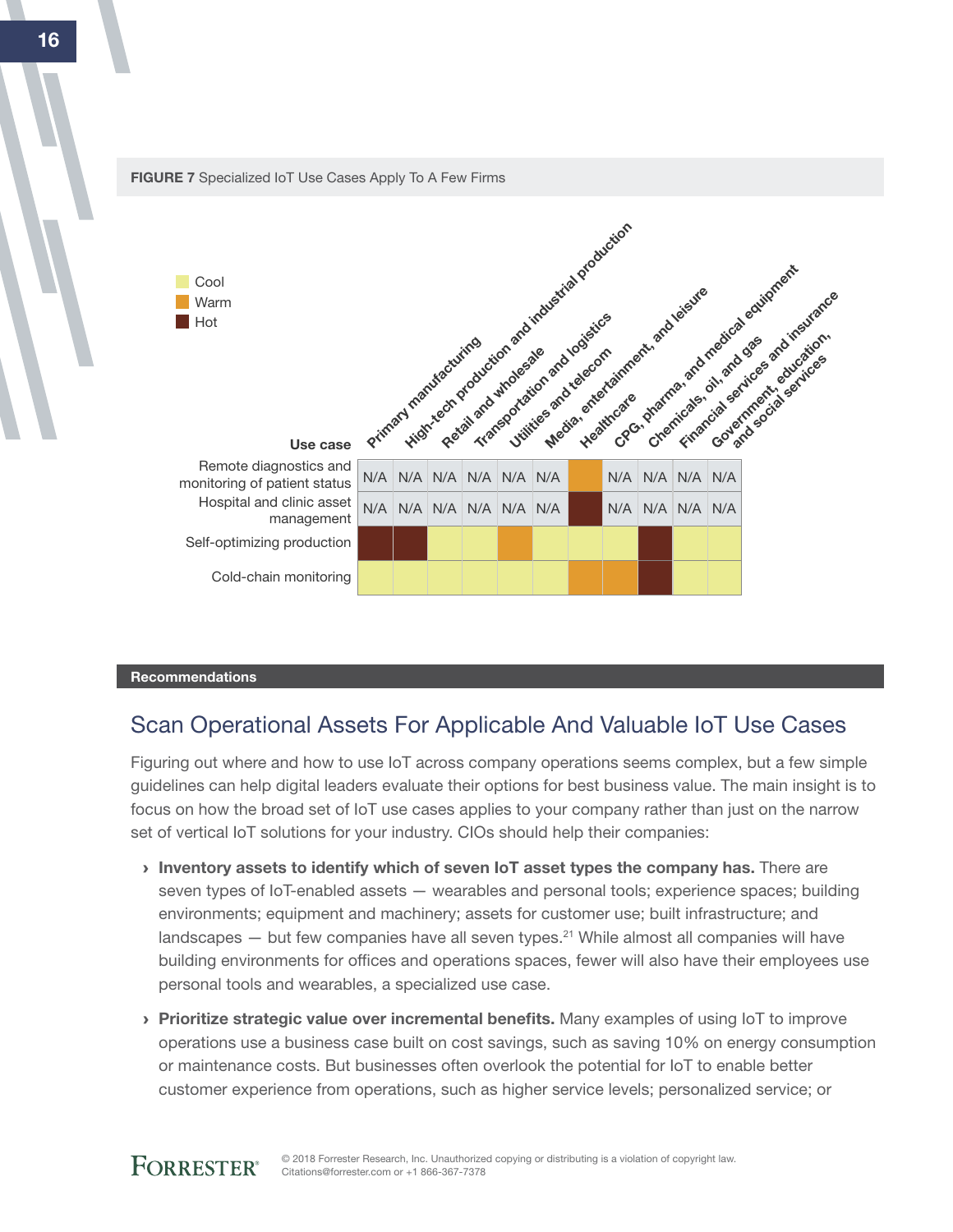entirely new offerings, such as pay-per-use service rather than product purchase. Digital leaders must prioritize IoT uses that enable enduring customer differentiation or new business models over incremental savings that competitors can easily match.

- › Check for value to critical operations, regulations, and compliance. IoT solutions can help with monitoring and maintaining critical operations, such as manufacturing lines or electricity production. They can also reduce the burden of monitoring for compliance with regulations, such as checking to make sure that exit signs comply with lighting standards and that fire extinguishers are ready for action. In both cases, IoT helps reduce expensive and unwanted problems.
- › Look for exceptions to the generalizations about the typical value of IoT use cases. The IoT use cases with the broadest applicability don't offer breakthrough business value to most companies — but there are exceptions. Take building management as an example. Cutting 5% out of office building energy costs is a big win for facilities management in the first year, but it doesn't do anything to move the business. However, The Edge, Deloitte Netherlands' Amsterdam location, uses IoT solutions in a sustainable building design that produces more energy than it consumes. And because it's such an attractive place to work, Deloitte uses it as a recruiting advantage.

 $\overline{a}$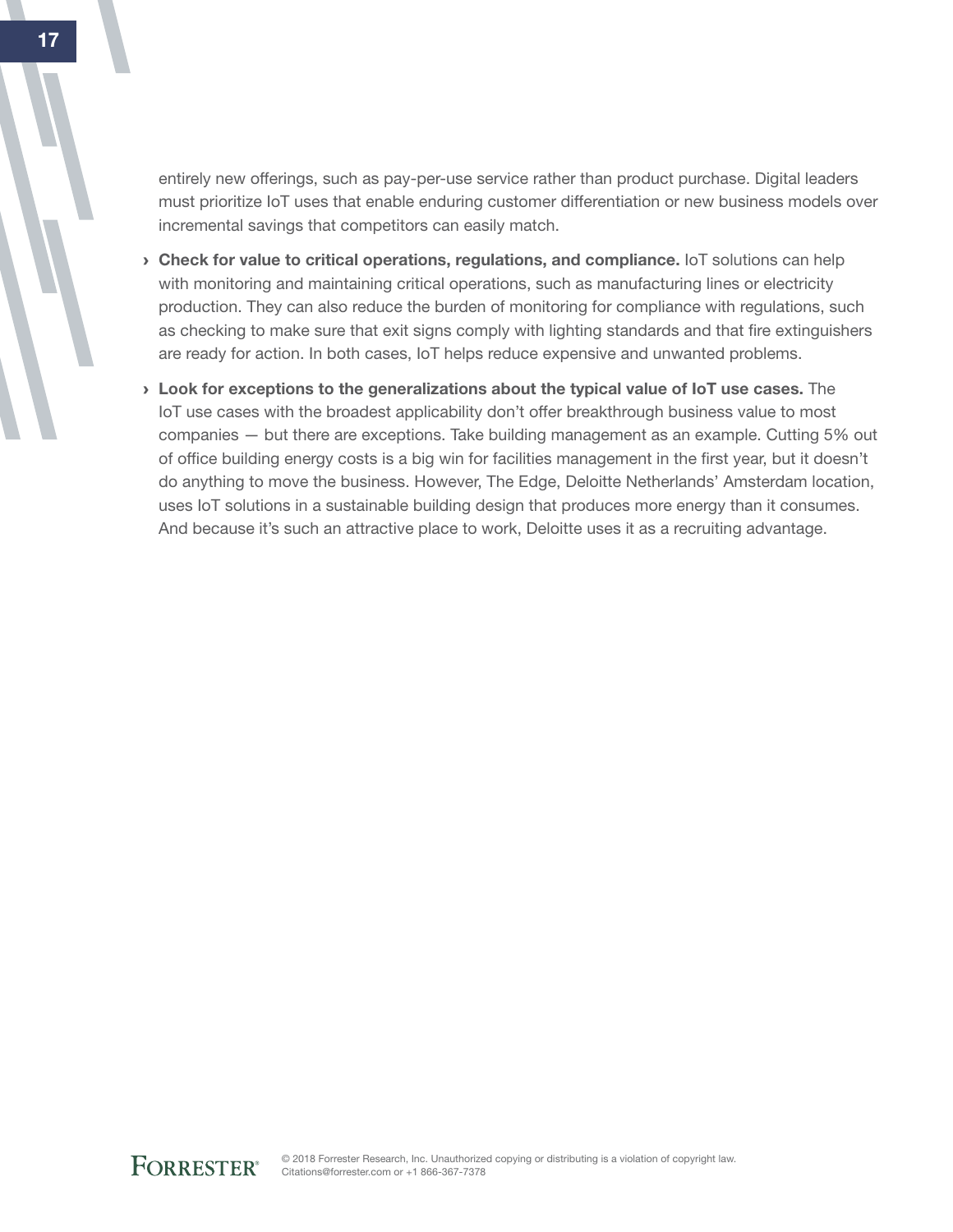# Engage With An Analyst

Gain greater confidence in your decisions by working with Forrester thought leaders to apply our research to your specific business and technology initiatives.

> Translate research into action by working with an analyst on a specific engagement in the form of custom strategy sessions, workshops,

Analyst Advisory

#### Analyst Inquiry

To help you put research into practice, connect with an analyst to discuss your questions in a 30-minute phone session — or opt for a response via email.

#### [Learn more.](http://forr.com/1einFan)

[Learn more.](http://www.forrester.com/Analyst-Advisory/-/E-MPL172)

or speeches.

#### **Webinar**

Join our online sessions on the latest research affecting your business. Each call includes analyst Q&A and slides and is available on-demand.

[Learn more](https://www.forrester.com/events?N=10006+5025).



[Forrester's research apps for iOS and Android.](http://www.forrester.com/app) Stay ahead of your competition no matter where you are.

# Supplemental Material

#### Survey Methodology

The Forrester Data Global Business Technographics® Networks And Telecommunications Survey, 2017, was fielded in December 2016 and January 2017. This online survey included 3,535 respondents in Australia, Brazil, Canada, China, France, Germany, India, New Zealand, the UK, and the US from companies with two or more employees.

Forrester Data Business Technographics ensures that the final survey population contains only those with significant involvement in the planning, funding, and purchasing of business and technology products and services. Research Now fielded this survey on behalf of Forrester. Survey respondent incentives include points redeemable for gift certificates.

Please note that the brand questions included in this survey should not be used to measure market share. The purpose of Forrester Data Business Technographics brand questions is to show usage of a brand by a specific target audience at one point in time.

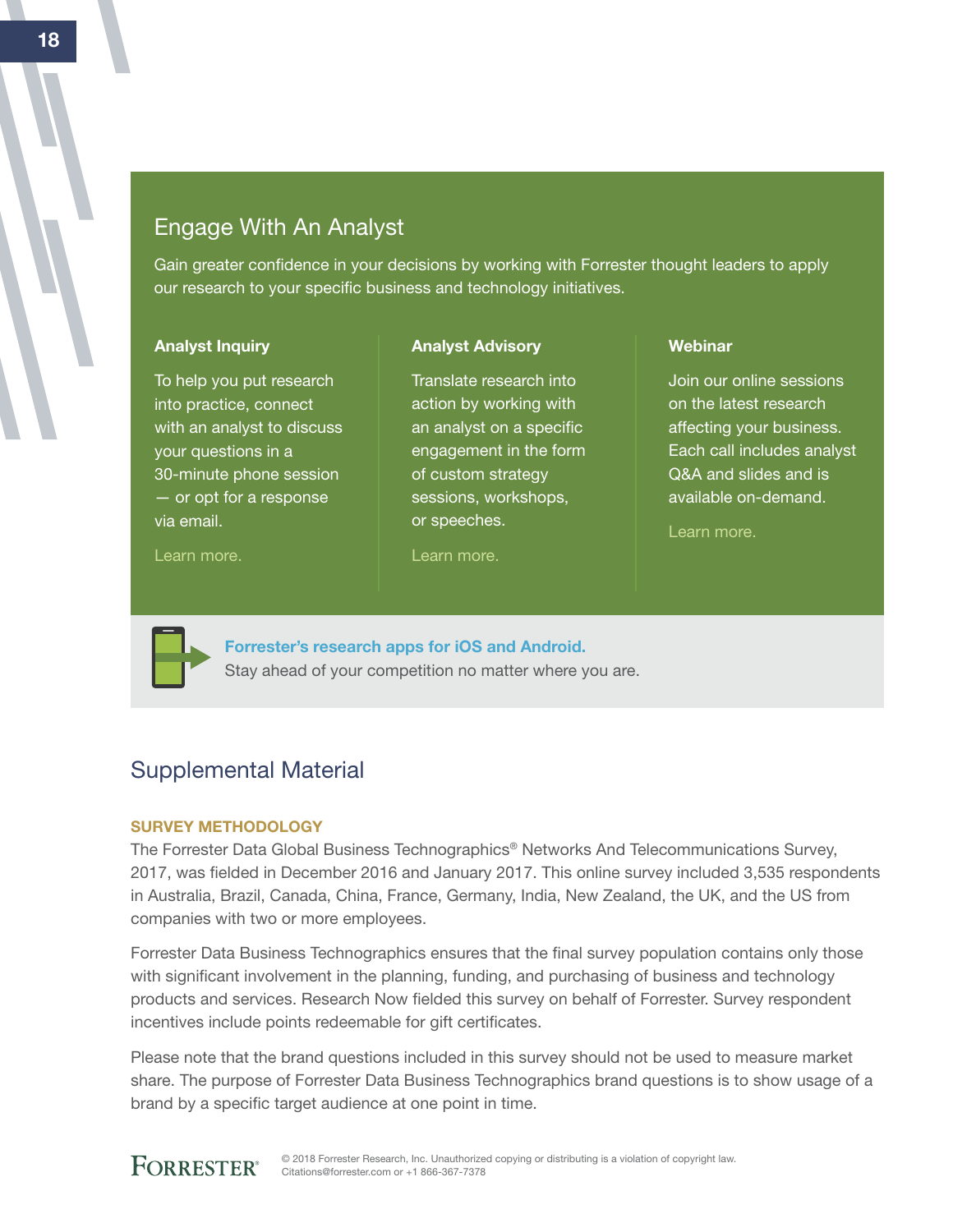# **Endnotes**

- <sup>1</sup> See the Forrester report "[Untangle Your IoT Strategies.](http://www.forrester.com/go?objectid=RES121373)"
- <sup>2</sup> Source: "Discover the benefits of the Smart Grid," PG&E (https://www.pge.com/en\_US/safety/how-the-system-works/ electric-systems/smart-grid/smart-grid-benefits.page).
- <sup>3</sup> For more information on the impact of internet-of-things applications in the retail vertical, see the Forrester report ["Infrastructure Will Drive The Retail Store Experiences Of The Future](http://www.forrester.com/go?objectid=RES102822)."
- <sup>4</sup> Advantech uses the Arm Mbed IoT device platform to develop IoT gateways and sensors that simplify IoT solution deployment: Source: "Advantech and Arm: Helping cities and factories get connected to the IoT," Mbed Blog, (https:// blog.mbed.com/post/advantech-and-arm-cities-factories-connected-iot).
- <sup>5</sup> Source: Forrester Data Global Business Technographics Networks And Telecommunications Survey, 2017.
- <sup>6</sup> See the Forrester report "[Extend IoT Smart Building Solutions To Transform The Workplace.](http://www.forrester.com/go?objectid=RES132901)"
- <sup>7</sup> See the Forrester report "[Case Study: Use IoT To Transform Your Office Into A Smart Building.](http://www.forrester.com/go?objectid=RES139898)"
- <sup>8</sup> Source: "Lake Land College EcoStruxure Energy Expert Increases Electrical as Well as Mechanical Efficiency," Schneider Electric, January 11, 2016 (https://www.schneider-electric.com/en/download/document/CS-LAKELAND/).
- <sup>9</sup> See the Forrester report "TechRadar<sup>™</sup>: Physical Security, Q1 2017."
- <sup>10</sup> Source: "Navistar: Reducing Maintenance Costs up to 40 percent for Connected Vehicles," Cloudera, August 30, 2017 (https://www.cloudera.com/content/dam/www/marketing/resources/case-studies/Cloudera\_Navistar\_Case\_Study.pdf. landing.html).
- <sup>11</sup> See the Forrester report "[Embrace Functional IoT Use Cases To Scale Your Digital Business](http://www.forrester.com/go?objectid=RES121378)."
- <sup>12</sup> See the Forrester report "[I&O Leaders Must Deliver Foundational Technology And Processes For IoT Success](http://www.forrester.com/go?objectid=RES124741)."
- <sup>13</sup> Source: "G-STAR RAW franchisee Denimwall sets course for future with real-time data analytics enabled by technology and services from Detego, Impinj and RIoT Insight," Impinj press release, January 8, 2016 (https://www. impinj.com/about-us/news-room/press-releases/g-star-raw-franchisee-denimwall-sets-course-for-future-with-realtime-data-analytics-enabled-by-technology-and-services-from-detego-impinj-and-riot-insight/).
- <sup>14</sup> Source: "Case Study: Airport," Ex Machina (https://exm.gr/case-study-airport/).
- <sup>15</sup> Source: Hanhaa (https://www.hanhaa.com/parcelive/).
- <sup>16</sup> See the Forrester report "[Virtual Care Enables The Digital Health Imperative](http://www.forrester.com/go?objectid=RES141929)."
- <sup>17</sup> Source: "Leiden University Medical Centre," Zebra (https://www.zebra.com/content/dam/zebra\_new\_ia/en-us/ solutions-verticals/vertical-solutions/healthcare/success-stories/hc-leiden-university-zatar-success-story-gb-en.pdf).
- <sup>18</sup> Source: "Major Southern California acute-care facility realizes significant savings and new efficiencies with CenTrak RTLS," CenTrak (http://info.centrak.com/acton/media/17322/download-mission-hospital-case-study).
- <sup>19</sup> Source: "Ubisense's IIoT platform improves manufacturing efficiency for Lockheed Martin's F-35 program," Ubisense press release, December 15, 2017 (https://www.ubisense.net/news/ubisenses-iiot-platform-improves-manufacturingefficiency-lockheed-martins-f-35-program).
- <sup>20</sup> Source: "FDA & ICH: Regulations and Standards for Temperature-Controlled Supply Chains," Vaisala (https://www. vaisala.com/sites/default/files/documents/Cold\_Chain\_FDA\_ICH-Application-Note.pdf).
- <sup>21</sup> See the Forrester report "[Untangle Your IoT Strategies.](http://www.forrester.com/go?objectid=RES121373)"

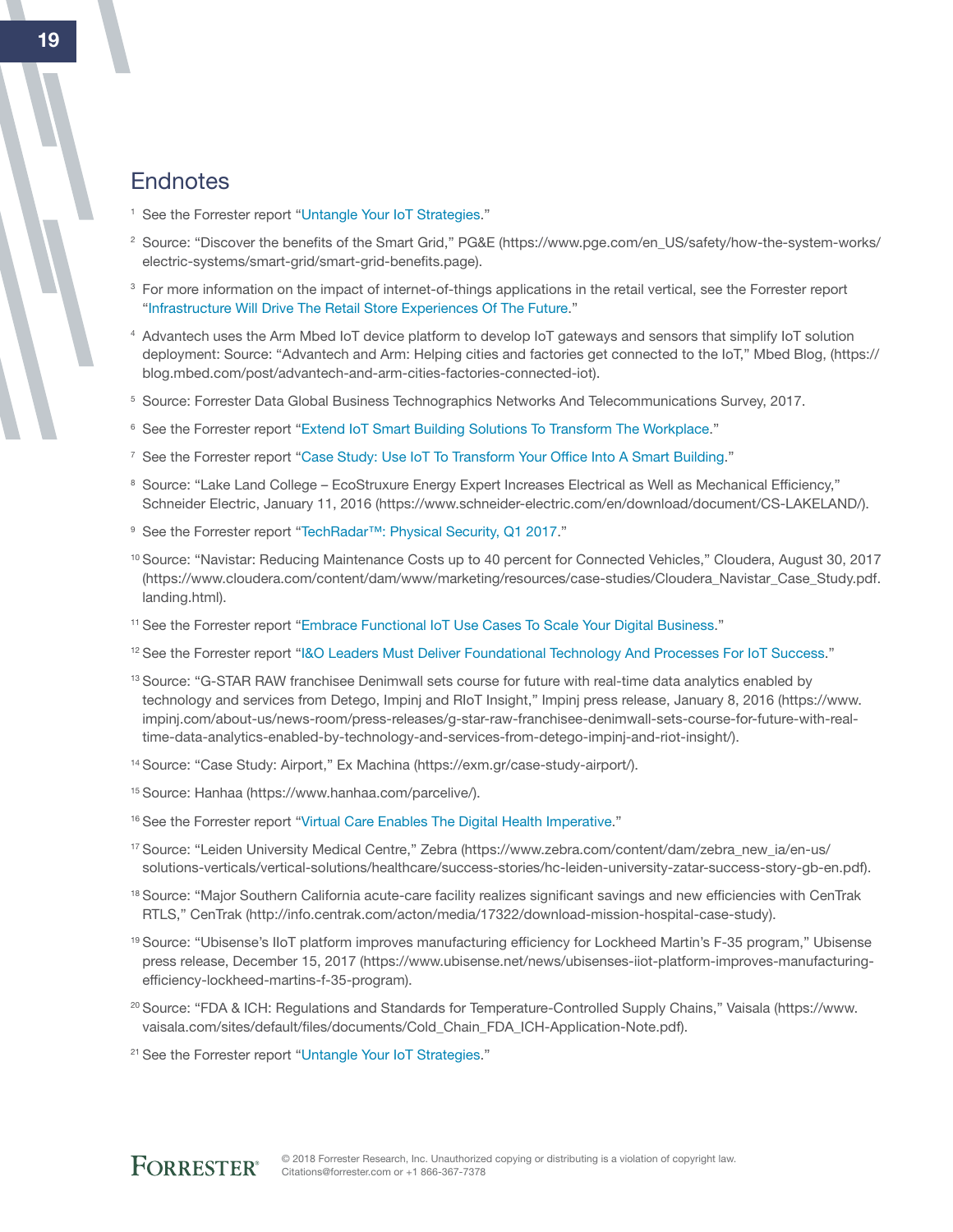We work with business and technology leaders to develop customer-obsessed strategies that drive growth.

#### Products and Services

- › Core research and tools
- › Data and analytics
- › Peer collaboration
- › Analyst engagement
- › Consulting
- › Events

Forrester's research and insights are tailored to your role and critical business initiatives.

#### Roles We Serve

| <b>Technology Management</b><br><b>Professionals</b> | <b>Technology Industry</b><br><b>Professionals</b> |
|------------------------------------------------------|----------------------------------------------------|
|                                                      | <b>Analyst Relations</b>                           |
| <b>Application Development</b>                       |                                                    |
| & Delivery                                           |                                                    |
| <b>Enterprise Architecture</b>                       |                                                    |
| Infrastructure & Operations                          |                                                    |
| Security & Risk                                      |                                                    |
| Sourcing & Vendor<br>Management                      |                                                    |
|                                                      | $\sum$ CIO                                         |

#### Client support

For information on hard-copy or electronic reprints, please contact Client Support at +1 866-367-7378, +1 617-613-5730, or clientsupport@forrester.com. We offer quantity discounts and special pricing for academic and nonprofit institutions.

Forrester Research (Nasdaq: FORR) is one of the most influential research and advisory firms in the world. We work with business and technology leaders to develop customer-obsessed strategies that drive growth. Through proprietary research, data, custom consulting, exclusive executive peer groups, and events, the Forrester experience is about a singular and powerful purpose: to challenge the thinking of our clients to help them lead change in their organizations. For more information, visit forrester.com. 122661